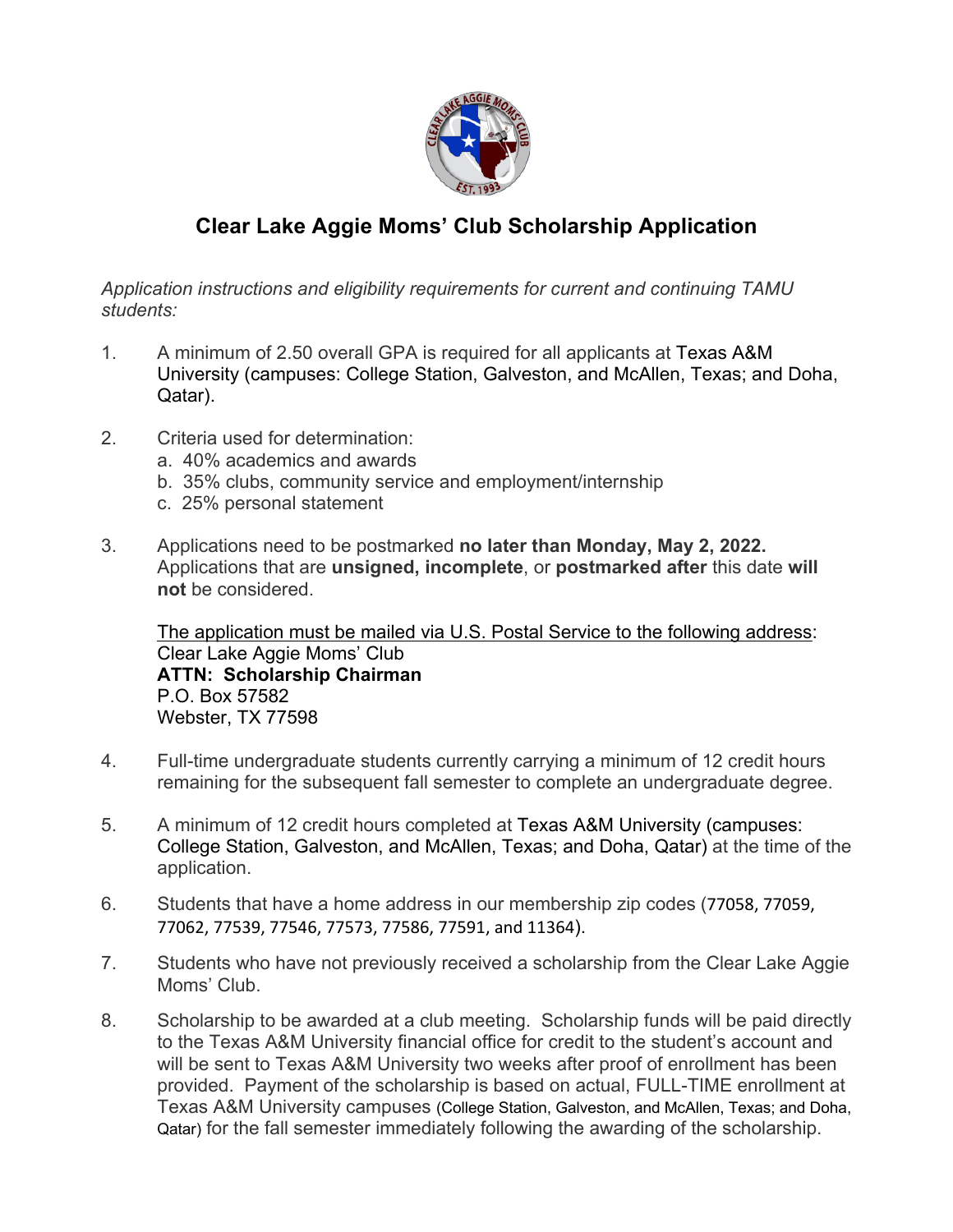## **Clear Lake Aggie Moms' Scholarship Application**

**Application must be postmarked by May 2, 2022**

## **Application is for current and continuing students only**

### **Applicant Information**

Name:

Permanent Address:

Parent's Name:

Phone Number:

Email Address:

Date of Birth:

Texas A&M Student ID Number:

Will you be participating in a cooperative education program in the Fall?

 $N$   $Y^*$ 

\*If yes, scholarship funds will be held until the Spring semester following the award date.

By signing this application, the applicant consents to disclosure of information included in the application file for the purpose of facilitating the evaluation of the application as well as for publication on the Club website and in the newsletter. The signature implies that all statements contained in the application are accurate.

#### **Applicant Signature: \_\_\_\_\_\_\_\_\_\_\_\_\_\_\_\_\_\_\_\_\_\_\_\_\_\_\_\_\_\_\_\_**

**Date: \_\_\_\_\_\_\_\_\_\_\_\_\_\_\_\_\_\_\_\_\_\_\_\_\_\_\_\_\_\_\_\_**

**Make sure to include the following:**

**\_\_\_\_\_ Copy of the following pages of this application completely filled out (make sure you sign this page)**

**\_\_\_\_\_ Current copy of student's transcript (may be unofficial transcript)**

**\_\_\_\_\_ Mail application to: Clear Lake Aggie Moms' Club ATTN: Scholarship Chairman P.O. Box 57582 Webster, TX 77598**